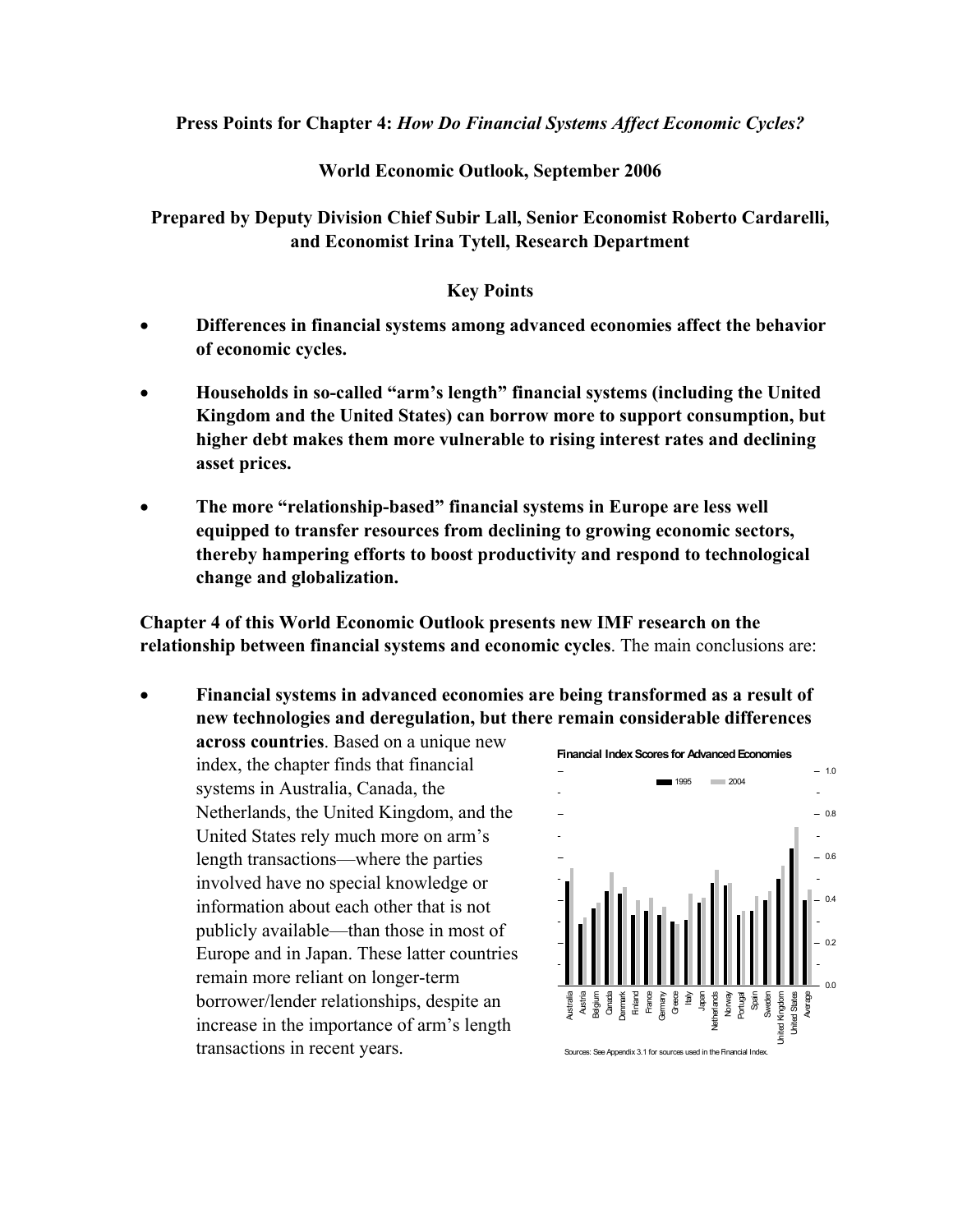• **Households in arm's length financial systems have easier access to borrowing to finance consumption spending, but are more vulnerable to asset price declines**. Well developed arm's length financial systems, such as those in the United Kingdom and the United States, enable households to borrow against the rising value of their homes, thereby boosting consumption and supporting strong economic growth. This, however, results in households having higher debt—an average of 160 percent of disposable income in 2005 in arm's length systems compared to less than a 100 percent in more relationship-based systems. Households in arm's length financial systems are therefore more vulnerable to rising interest rates and a downturn in asset prices. So, for example, during previous housing busts in countries with more arm's length financial systems, consumption growth typically slowed from an average of 3 percent (year-on-year) at the start of the bust to zero two years later. The slowing of the U.S. housing market is a key risk for the U.S. and global economic outlook.



*(Ratio to disposable income; group average)*



**Private Consumption Response to Housing Busts,1970–2005 3** *(Percent change year-on-year; constant prices;* x*-axis in quarters)*



Sweden, the United Kingdom, and the United States. Countries included are Austria, Belgium, Finland, France, Germany, Greece, Japan, 2 Portugal, and Spain.

3 Countries included are Australia, Canada, Denmark, Italy, the Netherlands, Norway, Sweden, the United Kingdom, and the United States. Zero denotes the quarter after which a bust begins.

- **Financial systems that rely on relationship-based transactions are less effective than arm's length systems at responding to new growth opportunities opened up by technological innovation and globalization**. This is because the typical borrower/lender relationship tends to favor incumbent firms in existing industries, while arm's length systems are relatively unfettered by the constraints imposed by a longer term relationship with a borrower. Consequently, it is easier for them to reallocate resources from declining to growing industries, with substantial benefits for productivity growth. This is a particularly important finding for Europe, where labor productivity growth has lagged that in Australia, the United Kingdom, and the United States over the past decade.
- **Differences in financial systems may be one factor explaining existing global imbalances**. The financial system in the United States (as well as those in Australia and the United Kingdom) has enabled households to increase their borrowing to a much greater degree than in other countries, thereby pushing down saving and increasing the current account deficit. Sophisticated and liquid U.S. financial markets have also provided attractive investment opportunities for foreign savers, thereby helping to finance the U.S. deficit. For example, foreign investors account for around